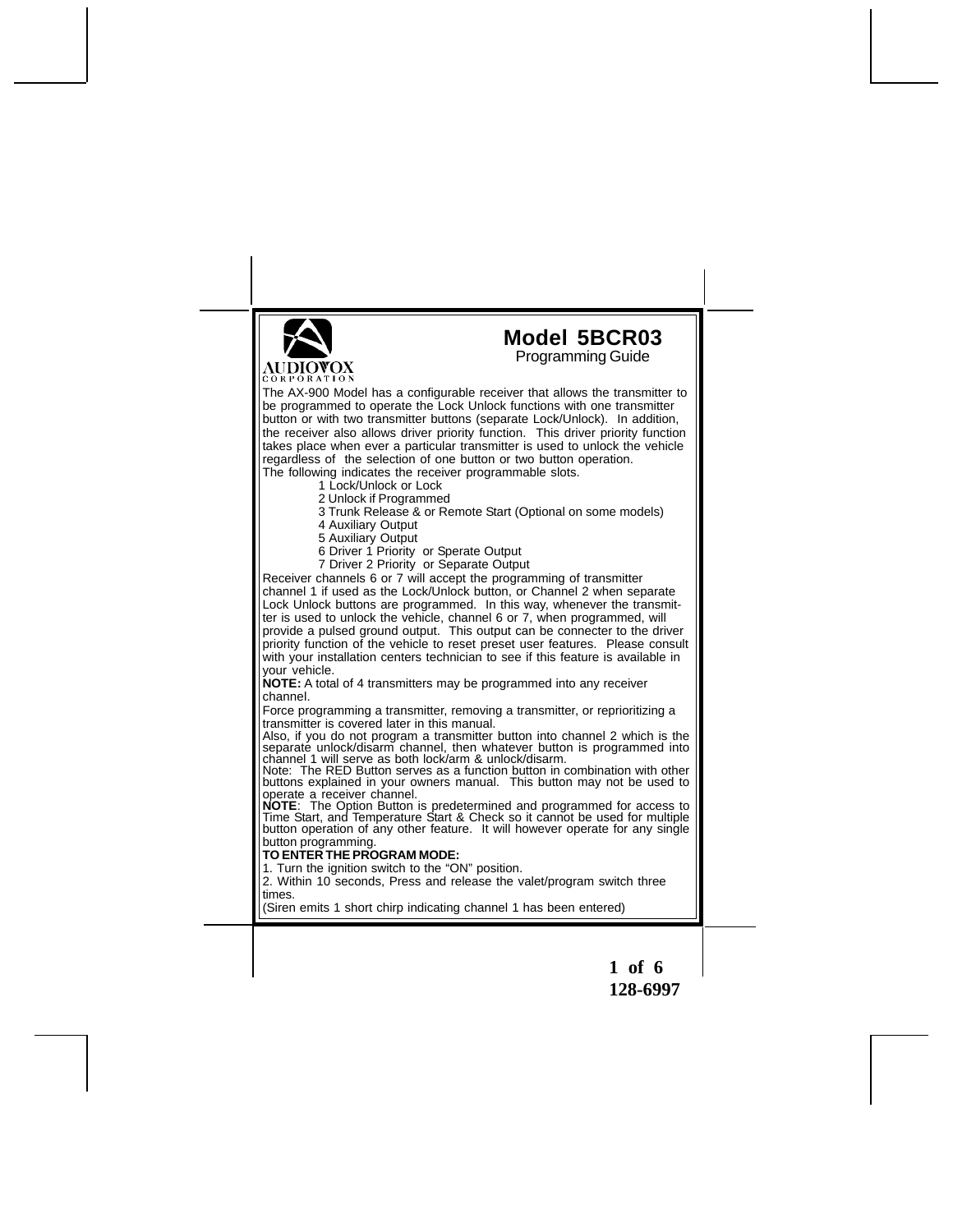|                                                         | 3. Within 10 Seconds, Press and hold the button of the first transmitter you<br>wish to control the Lock & Arm feature of your security system until a long                                                                   |
|---------------------------------------------------------|-------------------------------------------------------------------------------------------------------------------------------------------------------------------------------------------------------------------------------|
| chirp is heard from the siren.<br>feature).             | (Repeat this for each transmitter you wish to operate the Lock/Arm                                                                                                                                                            |
| time.                                                   | 4. Within 10 seconds, press and release the valet program switch one                                                                                                                                                          |
|                                                         | (Siren emits 2 short chirps indicating channel 2 has been entered)<br>5. Within 10 Seconds, Press and hold any unused button(s) of the first<br>transmitter you wish to control the Unlock/Disarm feature of your security    |
| system until a long chirp is heard from the siren.      | <b>NOTE:</b> This channel is used only if you desire separate control of the<br>Lock/Unlock feature. If you wish to operate the Lock/Unlock features from                                                                     |
| channel 1 will control both Lock & Arm/Unlock & Disarm. | a single button, move onto step 6 as whatever button is programmed into<br>(Repeat this for each transmitter you wish to operate the Unlock/Disarm                                                                            |
| feature).<br>time.                                      | 6. Within 10 seconds, press and release the valet program switch one                                                                                                                                                          |
| long chirp is heard from the siren.                     | (Siren emits 3 short chirps indicating channel 3 has been entered)<br>7. Within 10 Seconds, Press and hold any unused button(s) of the first<br>transmitter you wish to control Channel 3 output, (Trunk Release) until a     |
| (Trunk Release)                                         | (Repeat this for each transmitter you wish to operate the Channel 3 output                                                                                                                                                    |
| time.                                                   | 8. Within 10 seconds, press and release the valet program switch one                                                                                                                                                          |
| a long chirp is heard from the siren.                   | (Siren emits 4 short chirps indicating channel 4 has been entered)<br>9. Within 10 Seconds, Press and hold any unused button(s) of the first<br>transmitter you wish to control Channel 4 output, (Auxiliary Output 1) until  |
| output)                                                 | (Repeat this for each transmitter you wish to operate the Channel 4                                                                                                                                                           |
| time.                                                   | 10. Within 10 seconds, press and release the valet program switch one                                                                                                                                                         |
| a long chirp is heard from the siren.                   | (Siren emits 5 short chirps indicating channel 5 has been entered)<br>11. Within 10 Seconds, Press and hold any unused button(s) of the first<br>transmitter you wish to control Channel 5 output, (Auxiliary Output 2) until |
| output)                                                 | (Repeat this for each transmitter you wish to operate the Channel 5                                                                                                                                                           |
| time.                                                   | 12. Within 10 seconds, press and release the valet program switch one<br>(Siren emits 6 short chirps indicating channel 6 has been entered)                                                                                   |

**128-6997**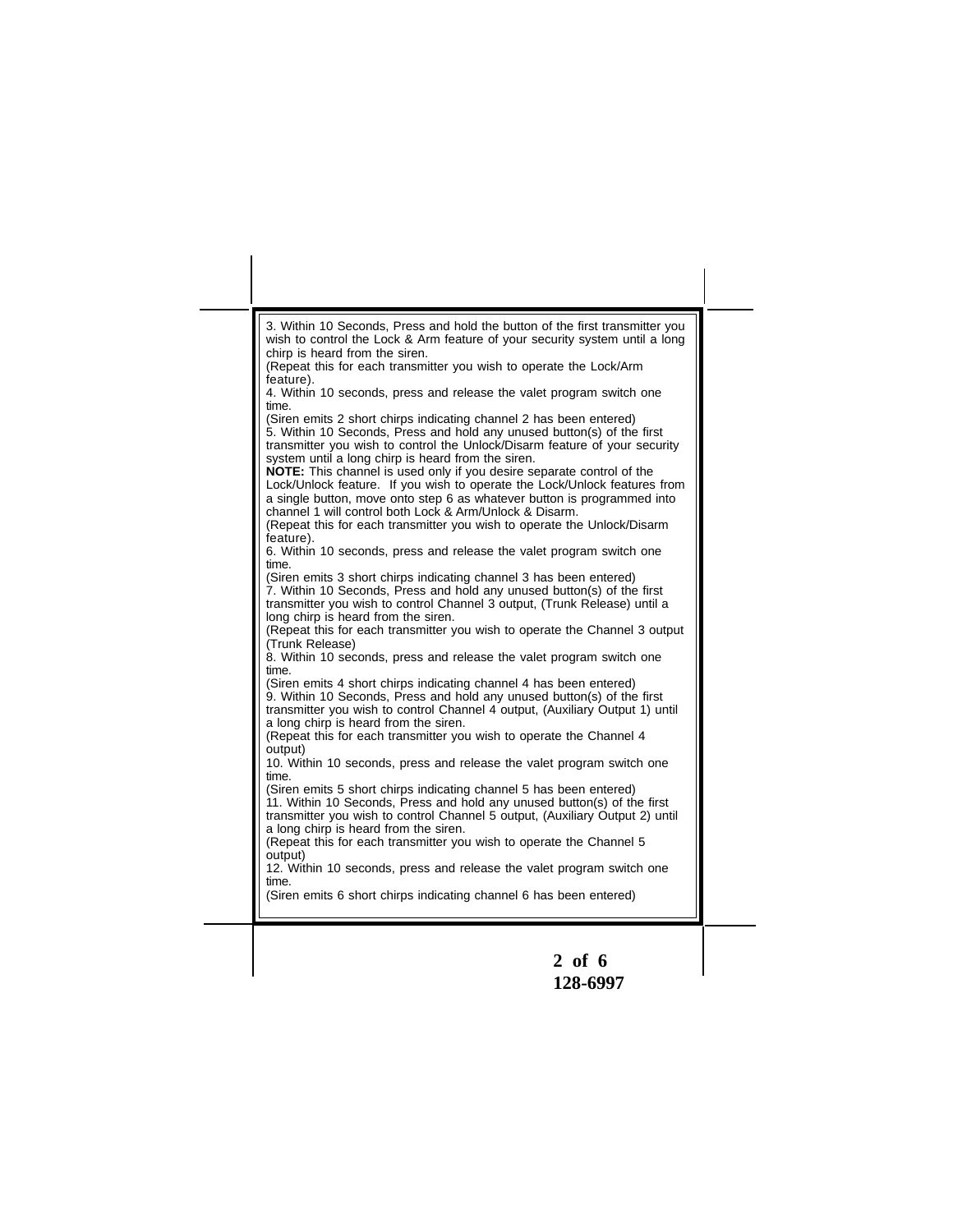| 13. Within 10 Seconds, Press and hold the unlock button, (or any unused<br>button(s)), of the first transmitter you wish to control Channel 6 output,<br>(Driver Priority 1) until a long chirp is heard from the siren.<br>(Repeat this for each transmitter you wish to operate the Channel 6<br>output, Driver Priority 1)<br>14. Within 10 seconds, press and release the valet program switch one<br>time.<br>(Siren emits 7 short chirps indicating channel 7 has been entered)<br>15. Within 10 Seconds, Press and hold the unlock button (or any unused<br>button(s)) of the first transmitter you wish to control Channel 7 output,<br>(Driver Priority 2) until a long chirp is heard from the siren.<br>(Repeat this for each transmitter you wish to operate the Channel 7<br>output, Driver Priority 2)<br><b>NOTE:</b> Channels 6 and 7 can be used as a separate output to control a<br>function other than driver priority. Simply programming any unused<br>transmitter button other than the unlock button will allow complete<br>independent control of these outputs.<br><b>ERASING TRANSMITTERS IF THEY HAVE BEEN LOST OR STOLEN:</b><br>NOTE: Before you begin to erase the lost or stolen transmitter(s), have all<br>transmitters available that you wish to remain programmed. These will be<br>used during the program process to identify transmitters that will continue<br>to be used.<br>Enter the transmitter program mode:<br>1. Turn the ignition switch to the "ON" position.<br>2. Within 10 seconds, press and release the valet/program switch three<br>times. (Siren emits 1 short chirp indicating channel 1 has been entered)<br>3. Within 10 Seconds, Press and hold the ARM or ARM/DISARM button of<br>the first transmitter you wish to remain stored into the control unit until a<br>single chirp is heard from the siren.<br>(Repeat this for each transmitter you wish to remain stored in the control<br>unit).<br>The receiver stores up to four transmitters. To be certain all transmitter<br>slots in the receiver are occupied with transmitters you wish to continue<br>to use, and all others are erased, you will have to fill all four receiver slots.<br>If in step 3 you identified one transmitter, you will have to fill the additional<br>3 slots. If in step 3 you identified two transmitters, you will have to fill the |
|------------------------------------------------------------------------------------------------------------------------------------------------------------------------------------------------------------------------------------------------------------------------------------------------------------------------------------------------------------------------------------------------------------------------------------------------------------------------------------------------------------------------------------------------------------------------------------------------------------------------------------------------------------------------------------------------------------------------------------------------------------------------------------------------------------------------------------------------------------------------------------------------------------------------------------------------------------------------------------------------------------------------------------------------------------------------------------------------------------------------------------------------------------------------------------------------------------------------------------------------------------------------------------------------------------------------------------------------------------------------------------------------------------------------------------------------------------------------------------------------------------------------------------------------------------------------------------------------------------------------------------------------------------------------------------------------------------------------------------------------------------------------------------------------------------------------------------------------------------------------------------------------------------------------------------------------------------------------------------------------------------------------------------------------------------------------------------------------------------------------------------------------------------------------------------------------------------------------------------------------------------------------------------------------------------------------------------------------------------------------------------------|
| additional two slots, etc<br>4. Press and hold any unused button or combination of buttons until a long<br>chirp is heard from the siren. Release and press the button or button<br>combination again and again until all remaining slots are full.<br>Repeat this procedure with the appropriate transmitter buttons for all other<br>receiver channels.<br><b>REPRIORITIZING A TRANSMITTER'S PROGRAMMING:</b><br>To reprogram a receiver channel with a different transmitter button once a<br>code has been stored, there will be two options:                                                                                                                                                                                                                                                                                                                                                                                                                                                                                                                                                                                                                                                                                                                                                                                                                                                                                                                                                                                                                                                                                                                                                                                                                                                                                                                                                                                                                                                                                                                                                                                                                                                                                                                                                                                                                                        |

**3 of 6 128-6997**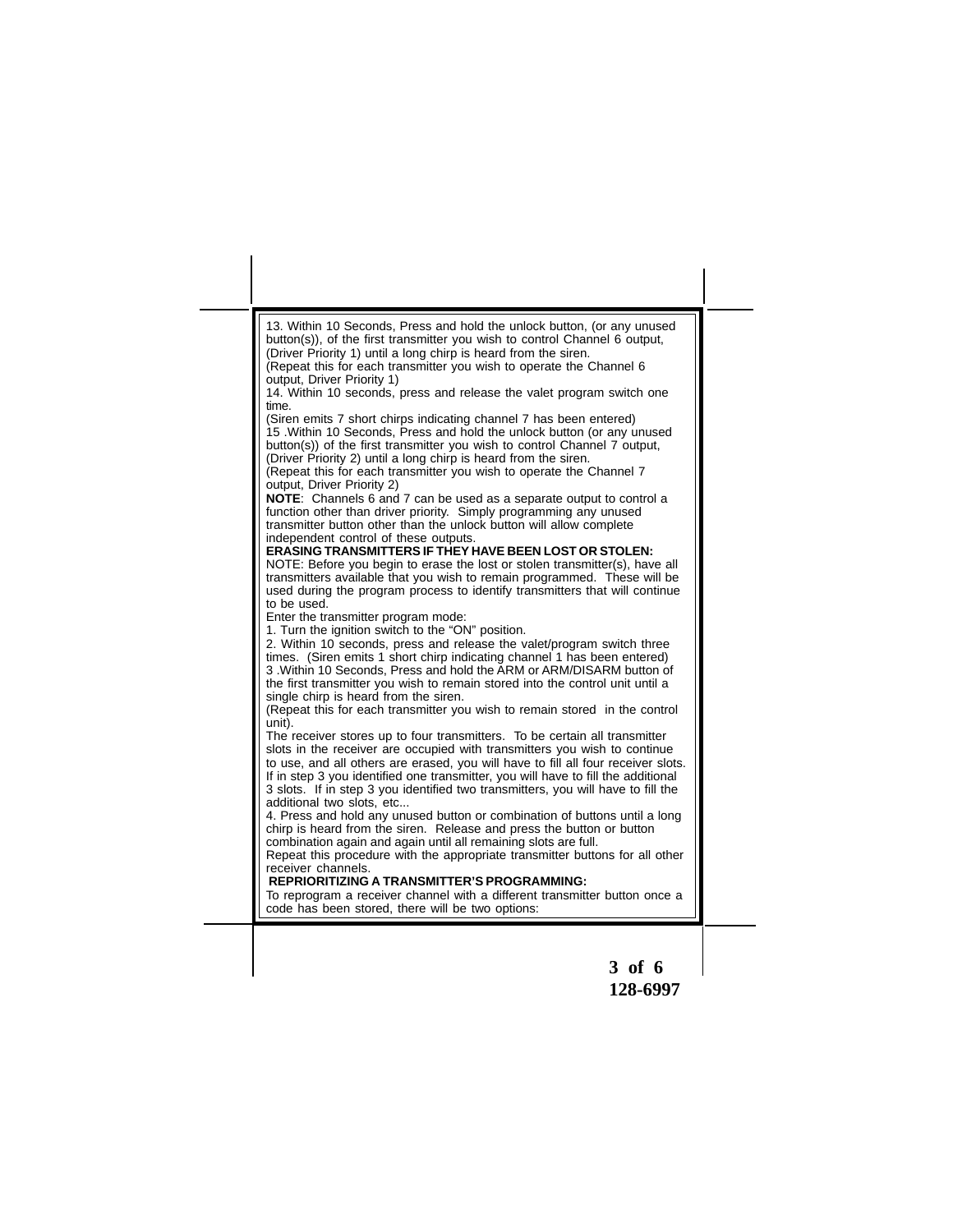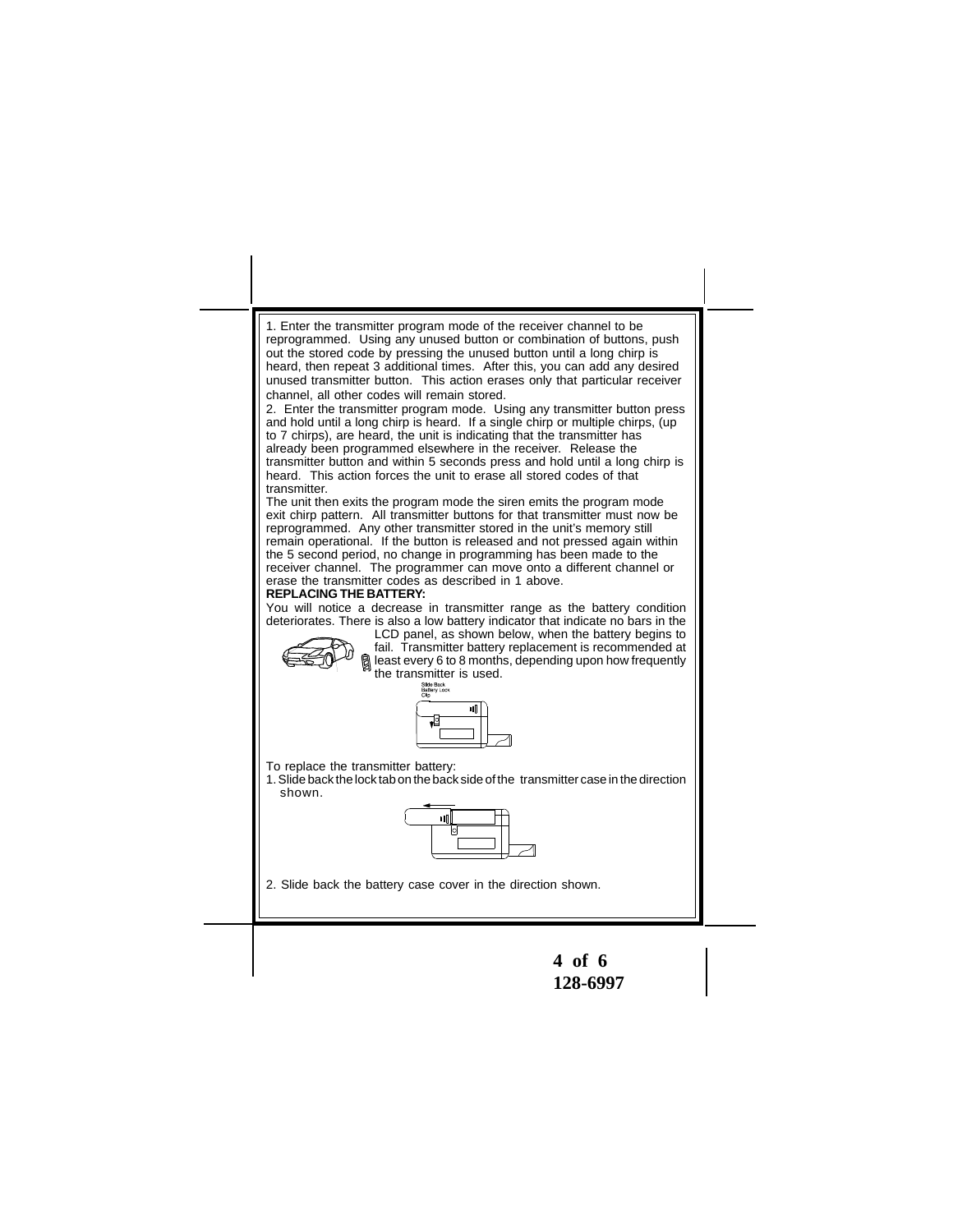